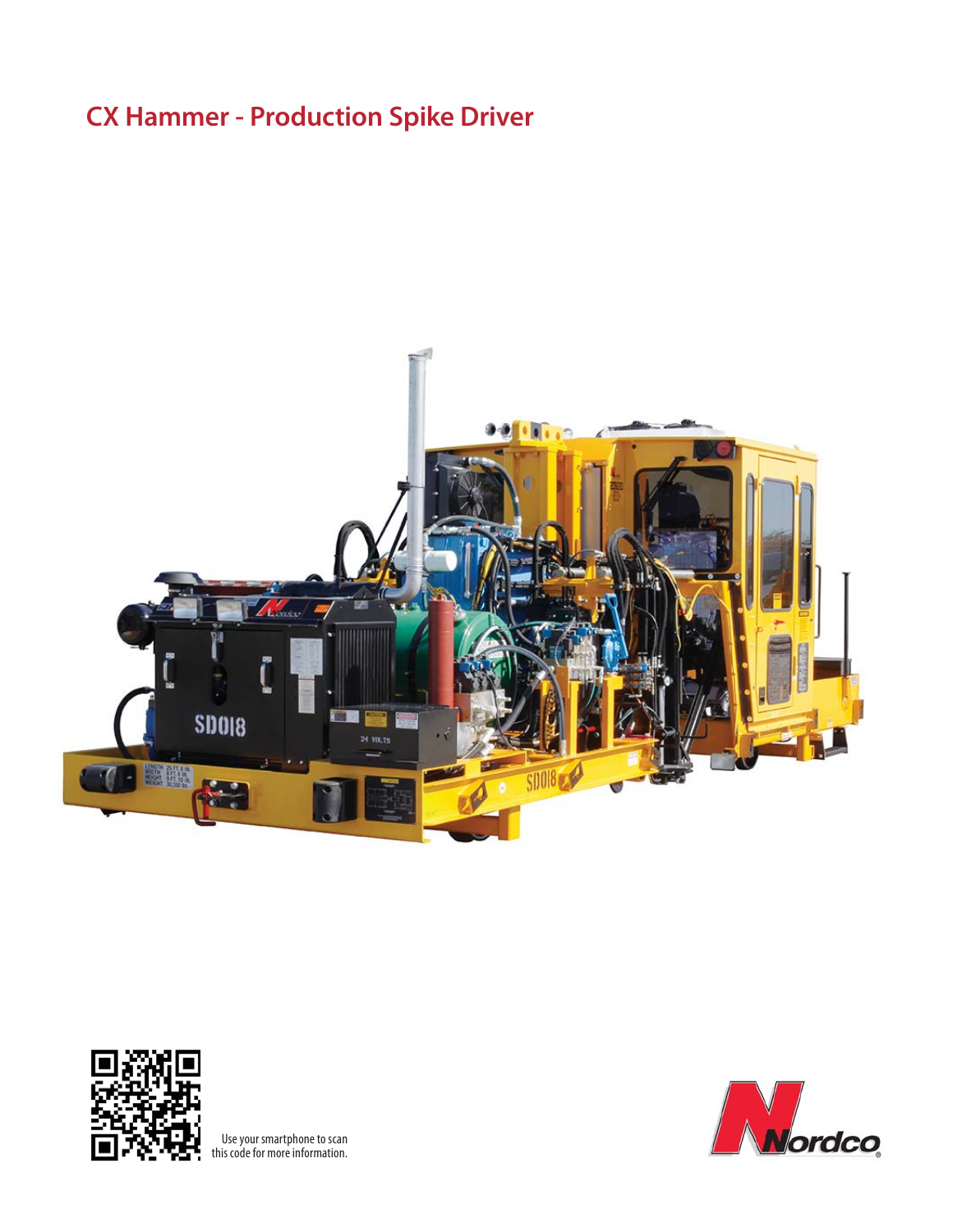## **Key Features**

The CX Hammer - Production Spike Driver includes the following:

- Dual-operator, enclosed climate-controlled cab; seating for:
	- Two spike gun operators and one feed tray operator (without auto spike feeder option)
	- Two spike gun operators (with auto spike feeder option)
- Hydraulic-driven, high-impact spiking hammers with reciprocating driving action; optional Lewis Bolt workhead available
- Remote electric spike pattern adjustment
- Tie nippers with BTI hooks
- Digital variable roller gager
- John Deere Tier III diesel engine
- Positive-locking turntable, with steel base
- Four-wheel, dual-axle, chain-driven propulsion system
- Spring-applied, hydraulic-released brakes; Cobra brake shoes
- 24 VDC (dual 12 VDC), circuit-breaker-protected, electrical system
- Single, pressure-compensated, hydraulic pump
- Cold weather options available, including engine heater
- Spike storage options:
	- Boom and winch for loading spike kegs on rear deck
- Bulk bin, either with or without Cluster Buster option (bulk bin and Cluster Buster required with auto spike feeder option)
- Joystick controls

## **High-impact spiking hammers**

The CX Hammer- Production Spike Driver uses a hammer-style reciprocating driving action that:

- Drives spikes in with 2,200 lbs of spiking down force, ensuring strong and stable connections
- Bends less spikes, requiring fewer manual pulls and re-drives while reducing spike waste

#### **Fast and powerful**

The CX Hammer can simultaneously drive up to two spikes per rail, for a total of four per tie, while the hydraulically operated spotting system allows fast alignment of the guns with the tie plate holes. The weight of the machine, as well as the load transfer inherent in the machine's design, stabilizes the machine on the track, allowing both sides of the tie to be worked on at the same time. The large capacity spike trays hold up to 50 spikes each, allowing continuous spiking operations.

An auto spike feeder option provides continuous spike feeding action from the bulk bin directly to the driving guns, eliminating the need for a feed tray operator.

#### **Secure tie plates during spiking**

The tie nipper assembly grasps and pulls the ties up and closer to the rail during the spiking process, allowing the tie plate to be as firmly attached to the tie as possible.

## **Adjust to different gaging conditions**

The optional gaging attachment allows the operators to:

- Easily push rail into the correct position to set the track gauge
- Adjust for different rail heights
- Set the speed of the gaging process
- Control the gager settings to correctly calculate for new or worn rail



Multiple large windows provide excellent work and travel visibility, while the control panel is designed for operator ease of access.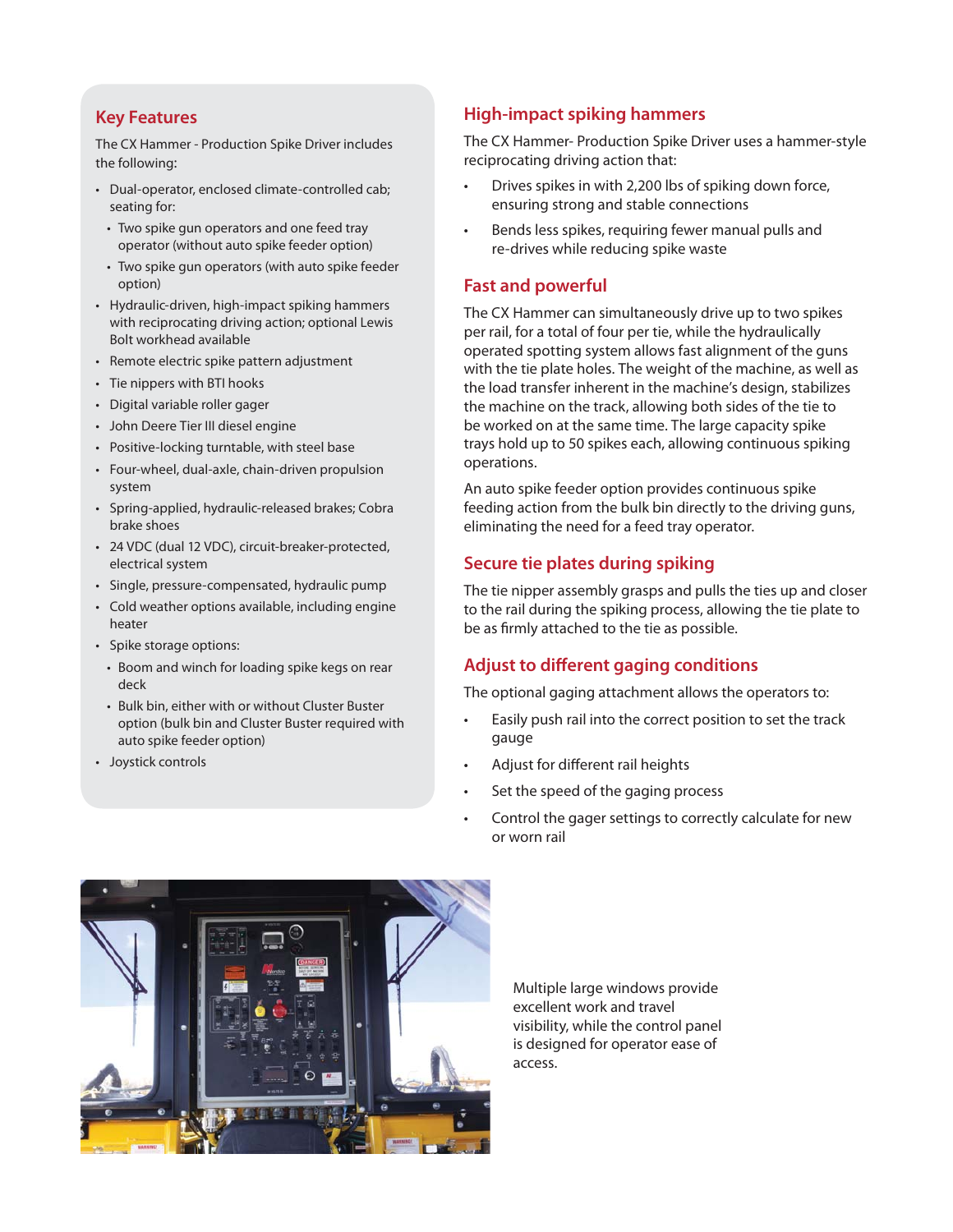## **Quickly adjust to different working conditions**

**Optional photo, diagram,**  rail heights. In addition, easily switch between settings for **c**hart or screence produce the screence of  $\alpha$ Make simple adjustments - from inside the cab - to adapt the gun spacing for different hole patterns. Or quickly set the proximity switches to adjust the workhead to handle different welded or jointed rail.

## *Alaickly load spikes*

Use the attached boom and winch to quickly load spike kegs onto the rear storage rack; the winch handles loads up to 300 lbs.

Or, include the optional bulk bin in order to use bulk spikes, allowing you to load a full day's load of spikes at one time. An available Cluster Buster option uses a ram to push spikes to the feed area while a second ram breaks up any spike jams; spring mounting



The cab is ergonomically designed for prolonged operator comfort.

## **Ask us about...**

#### **Rebuild Programs**

Are your maintenance-of-way machines getting older and less reliable? Nordco can rebuild virtually all maintenance-of-way equipment, regardless of original manufacturer, restoring your machines to like-new status.

## **Component Exchange Programs**

Do you only need a replacement component, such as a workhead or axle, for your maintenance-of-way machine? You can order new or rebuilt components to be delivered directly to your shop or field operations.

## **Trade-In Programs**

Interested in purchasing a new maintenance-of-way machine, but wondering what to do with your existing equipment? In many cases, you can trade in your current equipment for credit towards a new machine.

## **Rental Programs**

Have a short-term need for a particular maintenance-of-way machine? Check our website for a current list of available rental equipment.

## **Parts Availability**

Need parts for your maintenance-of-way machine? Contact our part experts at 1-800-647-1724, Monday through Friday, 7:30 a.m. to 5:00 p.m. US Central Time.

Want to ensure that you order the most essential parts to keep your maintenance-of-way machine operational? Check our website or ask your parts sales representative about the available critical component kits and basic spare part kits for your machine.

Not sure what parts to order for preventive maintenance or winterization? You'll find a large range of kits available - check our website or ask your parts sales representative.